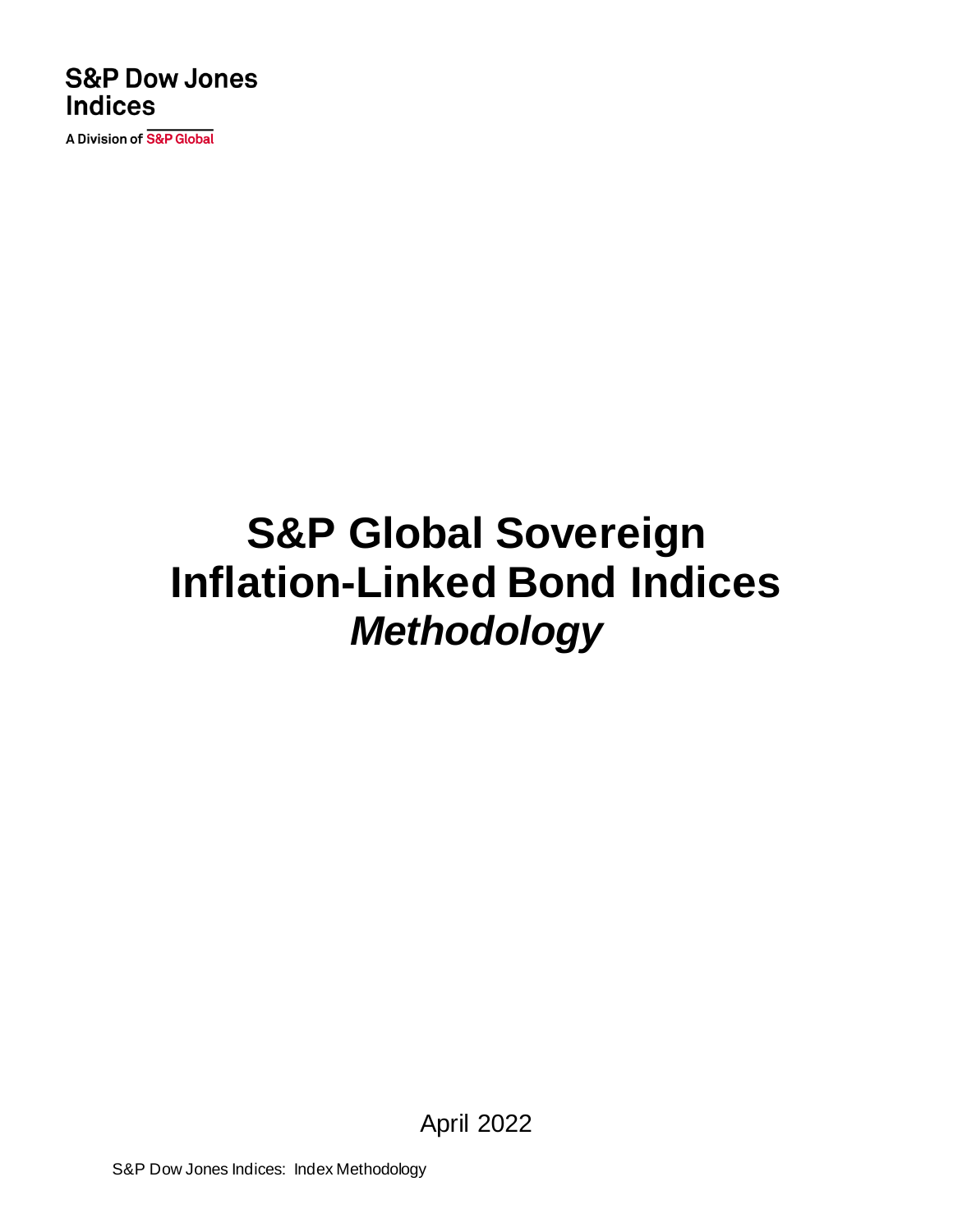### Table of Contents

| Introduction                |                                                                   | $\overline{2}$          |
|-----------------------------|-------------------------------------------------------------------|-------------------------|
|                             | <b>Index Objective</b>                                            | $\overline{\mathbf{2}}$ |
|                             | <b>Index Family</b>                                               | $\overline{\mathbf{2}}$ |
|                             | <b>Available Composite Indices</b>                                | $\overline{2}$          |
|                             | <b>Supporting Documents</b>                                       | $\mathbf{3}$            |
| <b>Eligibility Criteria</b> |                                                                   | 4                       |
|                             | <b>Eligibility Factors</b>                                        | $\overline{\mathbf{4}}$ |
| <b>Index Construction</b>   |                                                                   | $\,6$                   |
|                             | <b>Index Calculations</b>                                         | $6\phantom{1}6$         |
| <b>Index Maintenance</b>    |                                                                   | $\overline{7}$          |
|                             | Rebalancing                                                       | $\overline{7}$          |
|                             | <b>Currency of Calculation and Additional Index Return Series</b> | 7                       |
|                             | <b>Base Dates and History Availability</b>                        | 8                       |
| Index Governance            |                                                                   | $9\,$                   |
|                             | <b>Index Committee</b>                                            | 9                       |
| <b>Index Policy</b>         |                                                                   | 10                      |
|                             | <b>Announcements</b>                                              | 10                      |
|                             | <b>Holiday Schedule</b>                                           | 10                      |
|                             | Rebalancing                                                       | 10                      |
|                             | <b>Recalculation Policy</b>                                       | 10                      |
|                             | <b>Contact Information</b>                                        | 10                      |
| <b>Index Dissemination</b>  |                                                                   | 11                      |
|                             | <b>Tickers</b>                                                    | 11                      |
|                             | <b>Index Data</b>                                                 | 12                      |
|                             | Web site                                                          | 12                      |
|                             | Appendix II - Methodology Changes                                 | 13                      |
| <b>Disclaimer</b>           |                                                                   | 14                      |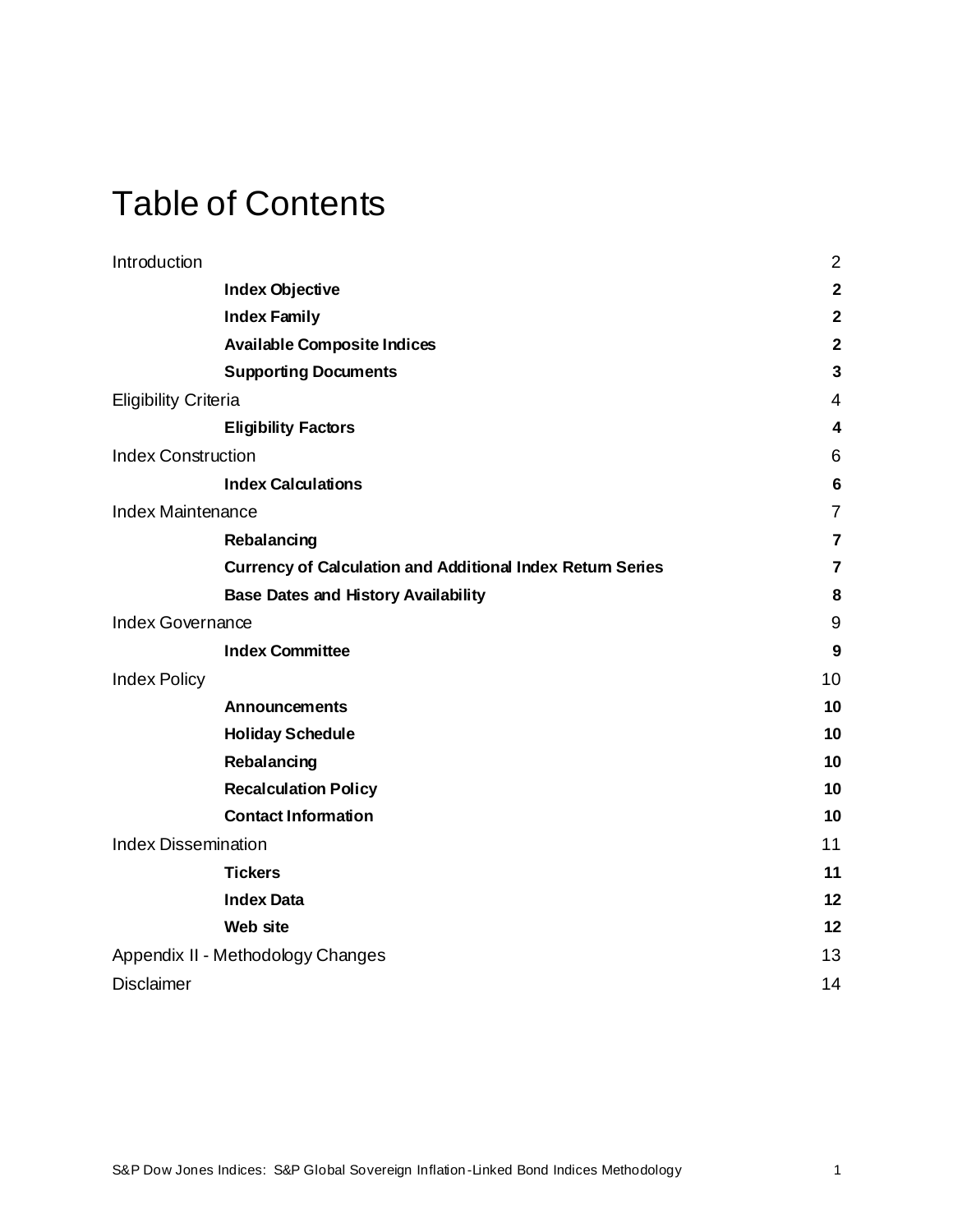### <span id="page-2-0"></span>Introduction

### <span id="page-2-1"></span>**Index Objective**

The S&P Global Sovereign Inflation-Linked Bond Indices measure the market-value-weighted performance of inflation-linked sovereign debt publicly issued by governments in their domestic markets.

#### <span id="page-2-2"></span>**Index Family**

**S&P Global Developed Sovereign Inflation-Linked Bond Index.** The index measures the performance of developed-market inflation-linked sovereign debt.

- **S&P Eurozone Sovereign Inflation-Linked Bond Index***.*The index is a subset of the S&P Global Developed Sovereign Inflation-Linked Bond Index and measures the performance of developed-market Eurozone inflation-linked sovereign debt.
- **S&P U.S. TIPS Index.** The index is a subset of the S&P Global Developed Sovereign Inflation-Linked Bond Index and measures the performance of U.S. inflation-linked sovereign debt.
	- o **S&P U.S. TIPS 7-10 Year Index.** The index is a subset of the S&P U.S. TIPS Index with bonds with between 7-10 years of remaining maturity.
		- **S&P U.S. TIPS 7-10 Year Excess Return Index.** The index measures the daily return of the S&P U.S. TIPS 7-10 Year Index (USD) minus the daily return of the S&P U.S. Treasury Current 3-Month Bill Index.

**S&P Global Emerging Sovereign Inflation-Linked Bond Index.** The index measures the performance of emerging-market inflation-linked sovereign debt.

- **S&P Pacific Alliance Sovereign Inflation-Linked Bond Index***.* The index is a subset of the S&P Global Emerging Sovereign Inflation-Linked Bond Index and measures the performance of emerging-market inflation-linked sovereign debt in Chile, Colombia, Mexico, and Peru.
- **S&P Andean Sovereign Inflation-Linked Bond Index***.* The index is a subset of the S&P Global Emerging Sovereign Inflation-Linked Bond Index and measures the performance of emergingmarket inflation-linked sovereign debt in Chile, Colombia, and Peru.

#### <span id="page-2-3"></span>**Available Composite Indices**

The structure of the indices is as follows:

S&P Global Developed Sovereign Inflation-Linked Bond Index

- S&P/ASX Government Inflation-Linked Bond Index
- S&P Canada Sovereign Inflation-Linked Bond Index
- S&P Denmark Sovereign Inflation-Linked Bond Index
- S&P Israel Sovereign Inflation-Linked Bond Index
- S&P Japan Sovereign Inflation-Linked Bond Index
- S&P New Zealand Sovereign Inflation-Linked Bond Index
- S&P South Korea Sovereign Inflation-Linked Bond Index
- S&P Sweden Sovereign Inflation-Linked Bond Index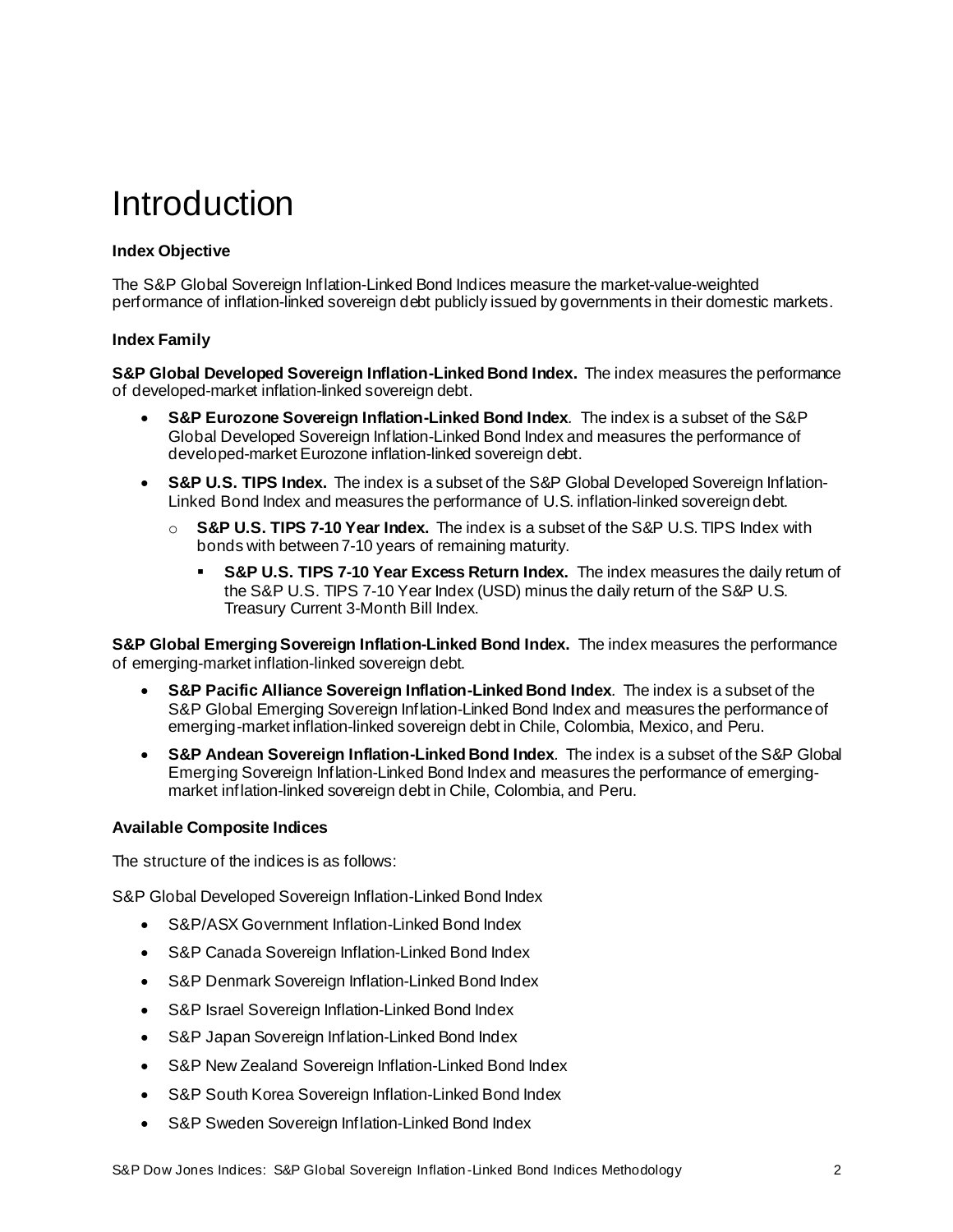- S&P U.K. Inflation-Linked Gilt Index
- S&P U.S. TIPS Index
- S&P Eurozone Sovereign Inflation-Linked Bond Index
	- o S&P France Sovereign Inflation-Linked Bond Index
	- o S&P Germany Sovereign Inflation-Linked Bond Index
	- o S&P Italy Sovereign Inflation-Linked Bond Index
	- o S&P SpainSovereign Inflation-Linked Bond Index

S&P Global Emerging Sovereign Inflation-Linked Bond Index

- S&P India Sovereign Inflation-Linked Bond Index
- S&P Poland Sovereign Inflation-Linked Bond Index
- S&P South Africa Sovereign Inflation-Linked Bond Index
- S&P Thailand Sovereign Inflation-Linked Bond Index
- S&P Turkey Sovereign Inflation-Linked Bond Index
- S&P/B3 Brazil Sovereign Inflation-Linked Bond Index
- S&P Pacific Alliance Sovereign Inflation-Linked Bond Index
	- o S&P/BMV Mexico Sovereign Inflation-Linked Bond Index
	- o S&P Andean Sovereign Inflation-Linked Bond Index
		- S&P Chile Sovereign Inflation-Linked Bond Index
		- S&P Colombia Sovereign Inflation-Linked Bond Index
		- S&P/BVL Peru Sovereign Inflation-Linked Bond Index

*For information on the S&P/ASX Government Inflation-Linked Bond Index, please refer to the S&P/ASX Australian Fixed Interest Index Series methodology document available a[t www.spglobal/spdji.com](http://www.spdji.com/).*

*For more information on the S&P/B3Brazil Sovereign Inflation-Linked Bond Index, please refer to the S&P/B3 Brazil Government Bond Indices methodology document available a[t www.spglobal/spdji.com](http://www.spdji.com/).*

*For information on the S&P/BMV Mexico Sovereign Inflation-Linked Bond Index, please refer to the S&P/BMV Fixed Income Indices Methodology document available a[t www.spglobal/spdji.com](http://www.spdji.com/).*

### <span id="page-3-0"></span>**Supporting Documents**

This methodology is meant to be read in conjunction with supporting documents providing greater detail with respect to the policies, procedures and calculations described herein. References throughout the methodology direct the reader to the relevant supporting document for further information on a specific topic. The list of the main supplemental documents for this methodology and the hyperlinks to those documents is as follows:

| <b>Supporting Document</b>                                                     | URL                                          |
|--------------------------------------------------------------------------------|----------------------------------------------|
| S&P Dow Jones Indices' Fixed Income Policies &<br><b>Practices Methodology</b> | <b>Fixed Income Policies &amp; Practices</b> |
| S&P Dow Jones Indices' Fixed Income Index<br>Mathematics Methodology           | <b>Index Mathematics Methodology</b>         |

This methodology was created by S&P Dow Jones Indices to achieve the aforementioned objective of measuring the underlying interest of the indices governed by this methodology document. Any changes to or deviations from this methodology are made in the sole judgment and discretion of S&P Dow Jones Indices so that the indices continue to achieve their objective.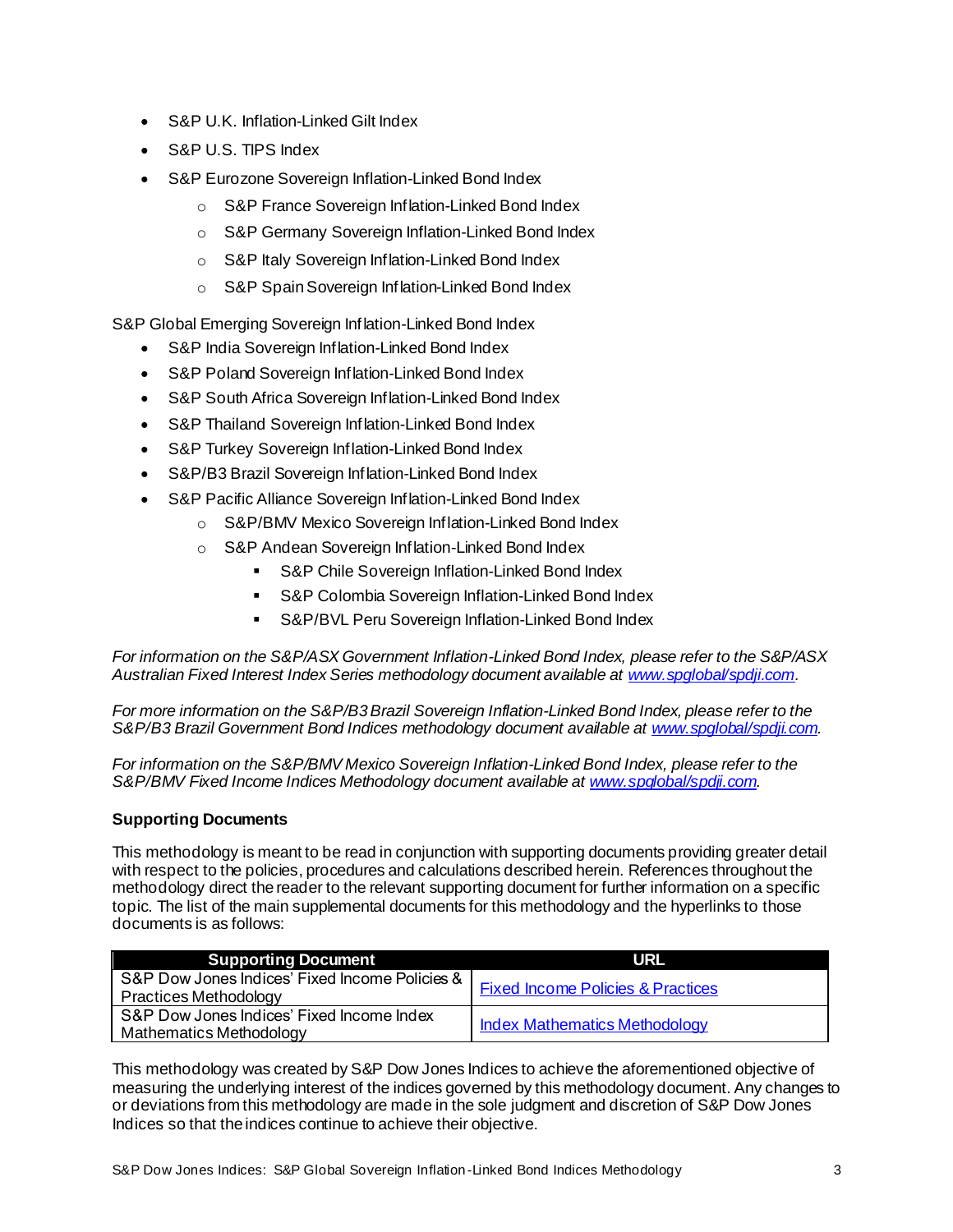## <span id="page-4-0"></span>Eligibility Criteria

### <span id="page-4-1"></span>**Eligibility Factors**

**Countries.** The countries included in the S&P Global Developed Sovereign Inflation-Linked Bond Index are classified by S&P Dow Jones Indices as developed. The countries included in the S&P Global Emerging Sovereign Inflation-Linked Bond Index are classified by S&P Dow Jones Indices as emerging. S&P Dow Jones Indices conducts a rigorous country classification process to evaluate the status of global markets.

*For more information on country classification, please refer to the S&P Dow Jones Indices' Fixed Income Policies & Practices Methodology.*

**Currency.** Securities must be issued in the domestic currency of the issuer.

**Maturity.** Each bond must have a maturity greater than one month from the rebalancing date.<sup>1</sup> No bond matures in an index.

**Market of Issue.** Securities must be sovereign debt issued by the central governments and issued in the domestic or Eurobond markets. For the S&P/ASX Government Inflation-Linked Bond Index, the securities must be issued by the Australian government, state governments, territories, or semi-government issuers.

**Coupon Type.** Only fixed coupon bonds are included in the indices.

**Size.** A minimum one billion (local currency) outstanding at each rebalancing is required for all countries except the following:

| <b>Country</b> | <b>Currency</b> | <b>Size</b> |
|----------------|-----------------|-------------|
| Japan          | JPY             | 100 Billion |
| Chile          | CLE             | 10 Million  |
| Peru           | <b>PFN</b>      | 100 Million |
| South Korea    | KRW             | 1 Trillion  |

For all applicable countries, government holdings are excluded in determining par amount outstanding for index eligibility purposes. Par amounts of index securities are adjusted on the rebalancing date to reflect any changes that have occurred since the previous rebalancing date, due to partial calls, tenders, U.S. Treasury Department secondary market repurchases, etc. Adjustments due to U.S. Government or Federal Reserve holdings are made once per quarter, on the rebalancing date in the first month of the quarter.

**Optionality.** Bullets, callable and puttable, are included.

**Settlement.** Bonds issued up to the rebalancing reference date (regardless of the settlement date). Standard index settlement convention is same-day (e.g., T+0), unless otherwise specified. For monthends that fall on a weekend, the interest accrued during the month will be reflected within the calendar month, regardless of settlement convention. For rates that are not available at month-end (e.g., a rate with an unknown reset), the accrual will be based on the current rate and adjusted the first business day of the next month.

<sup>1</sup> For the S&P/ASX Government Inflation-Linked Bond Index and S&P South Africa 1+ Year Sovereign Inflation-Linked Bond Index, each bond must have a maturity greater than one year from the rebalancing date.

S&P Dow Jones Indices: S&P Global Sovereign Inflation-Linked Bond Indices Methodology 44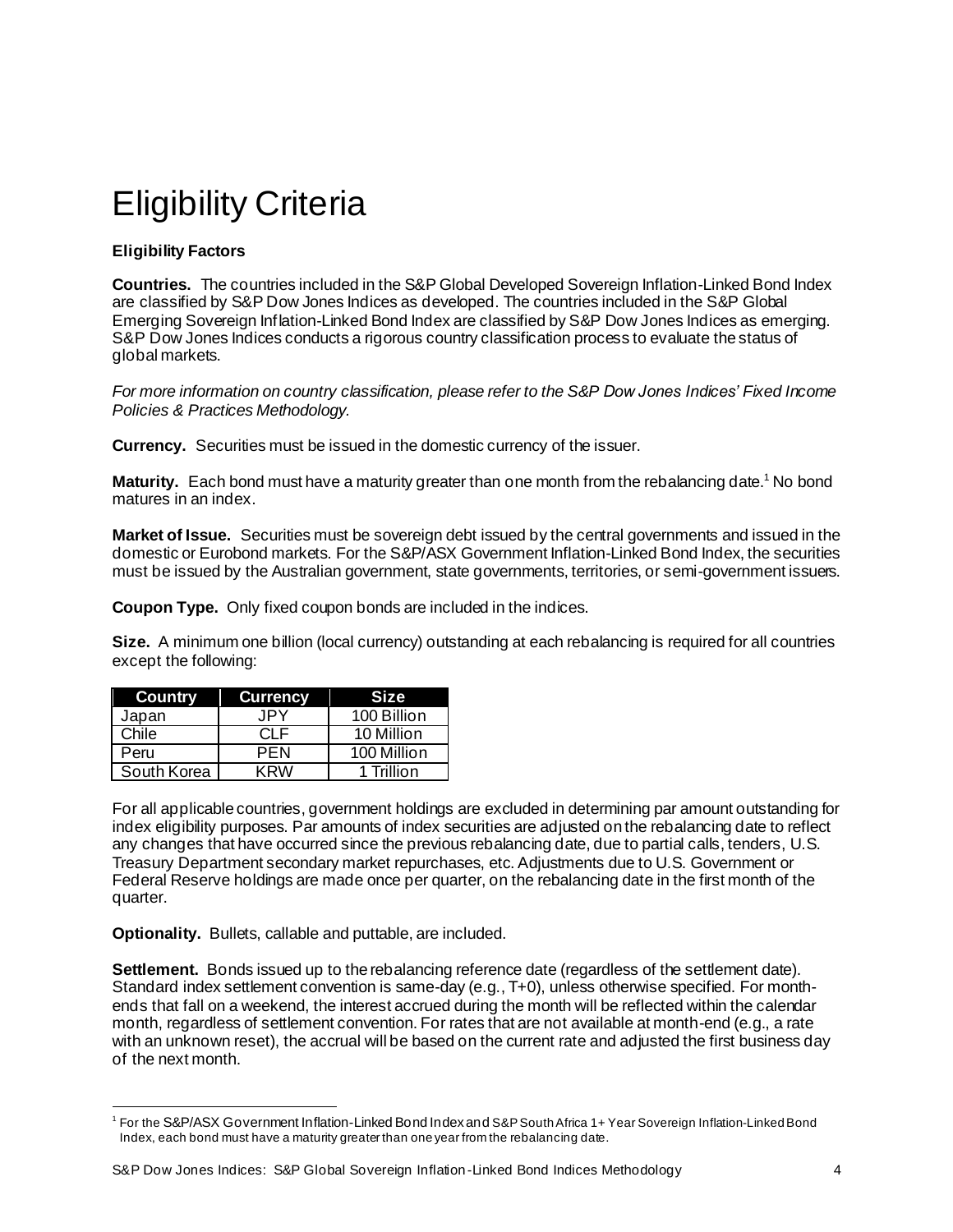### **Exclusions**

- Bills
- Floating-rate issues
- STRIPS
- Sukuk

For the S&P U.S. Treasury Current 3-Month Bill Index, government bills are eligible.

**Pricing.** Bid Price  $-$  – Refinitiv, except for the following indices:

Bonds not priced by the designated pricing source are ineligible for index inclusion.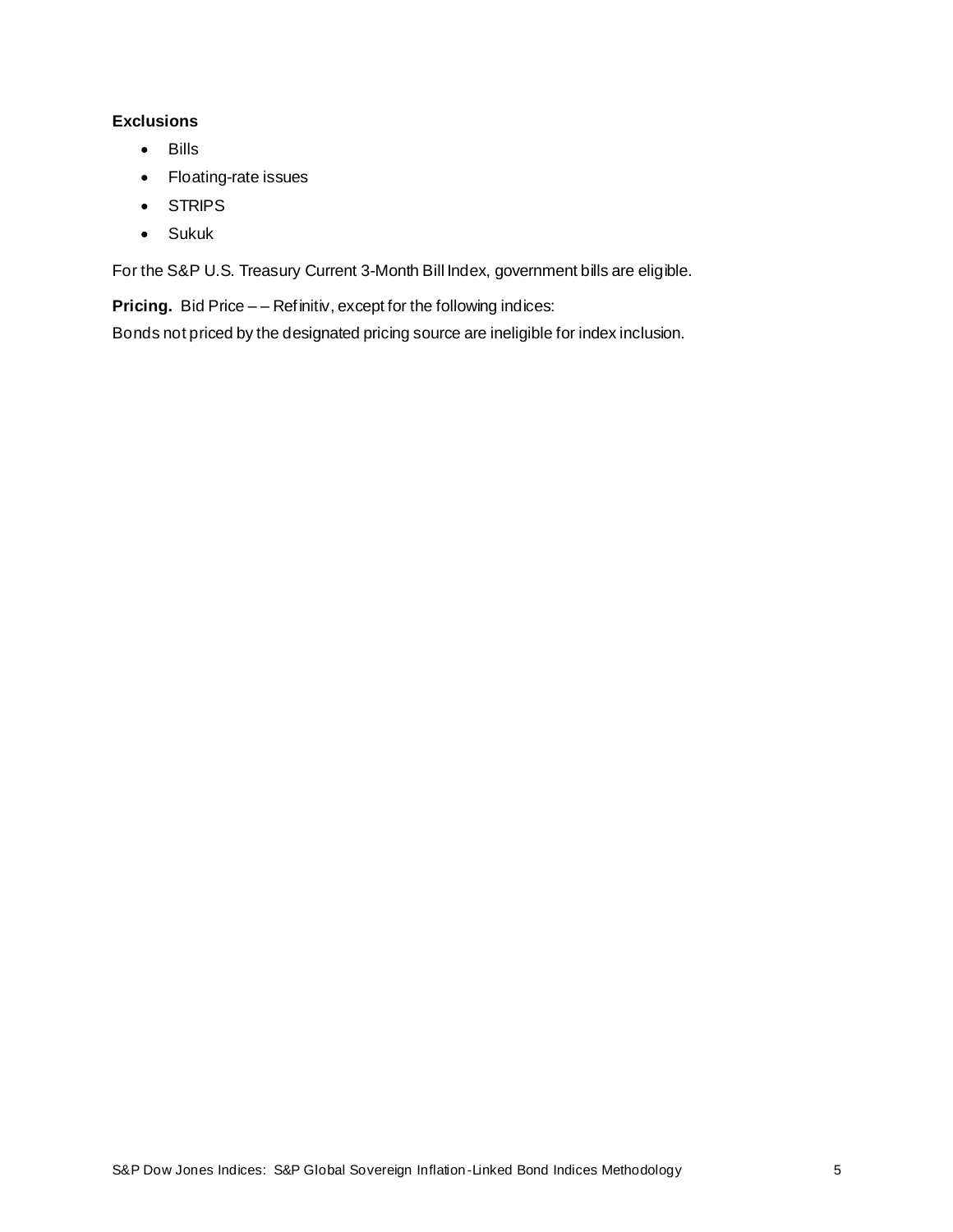### <span id="page-6-0"></span>Index Construction

#### <span id="page-6-1"></span>**Index Calculations**

The indices are weighted by market value.

The total return is calculated by aggregating the interest return, reflecting the return due to paid and accrued interest, and price return, reflecting the gains or losses due to changes in the end-of-day price and principal repayments.

*For further details regarding Index Calculations, please refer to S&P Dow Jones Indices' Fixed Income Index Mathematics Methodology.*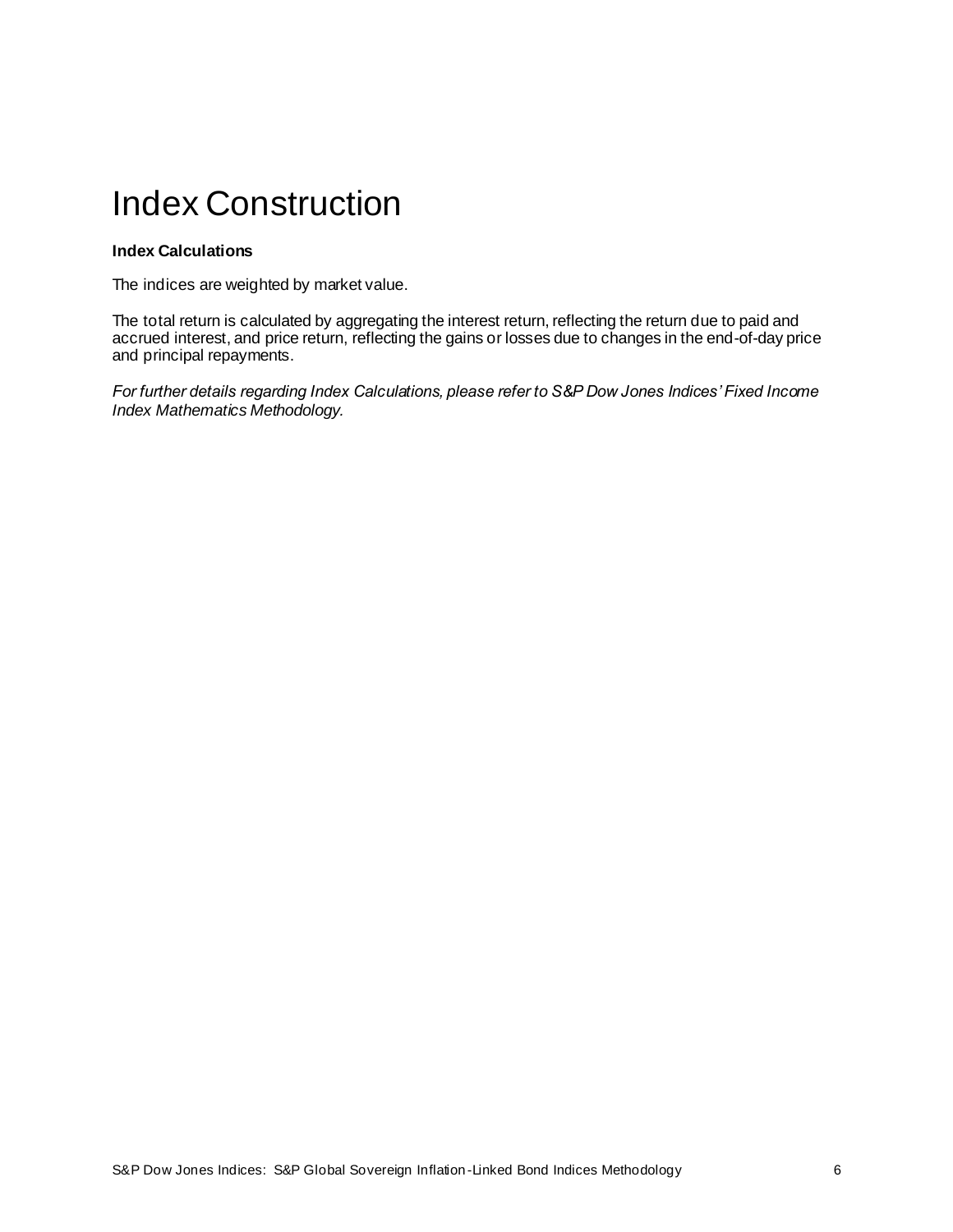### <span id="page-7-0"></span>Index Maintenance

### <span id="page-7-1"></span>**Rebalancing**

Except for the S&P U.S. TIPS 7-10 Year Excess Return, the indices are reviewed and rebalanced on a monthly basis using the schedule in the table below.

• For the S&P U.S. TIPS 7-10 Year Excess Return weights are reset on a daily basis.

Additions, deletions and other changes to the index arising from the rebalancing are made provided the security's reference information and pricing are available by designated pricing and data providers on the rebalancing reference date. Changes to the index are published on the announcement date and become effective on the rebalancing date. Information related to the rebalancing is obtained and disseminated after the close of business.

| <b>Rebalancing Schedule</b> |                                        |  |  |  |
|-----------------------------|----------------------------------------|--|--|--|
| <b>Rebalance Frequency</b>  | Monthly                                |  |  |  |
| <b>Rebalancing Date</b>     | Last day of the rebalancing period (T) |  |  |  |
| Announcement Date           | T minus 3                              |  |  |  |
| Reference Date              | T minus 4                              |  |  |  |

*All days reflect after the close and count business days.*

**Ongoing Maintenance.** The indices are also reviewed on an ongoing basis to account for the following:

- When an index bond is in default or misses an interest payment, the price reported by the pricing source is used. However, the Index Committee may determine that the bond be removed from the index at a different price and may specify a price of 0.00. The decision of the Index Committee is final.
- If an index bond is no longer priced by the pricing source, the last available price is used. However, the Index Committee may determine that a different price be used. The decision of the Index Committee is final. For clarity, index bonds that are no longer priced by the pricing source fail to meet the pricing eligibility factors and are removed at the next rebalancing date. If the bond is priced for at least one of the five business days prior to the rebalancing announcement date, the bond remains in the index. Otherwise, it is removed from the index at the subsequent rebalancing date.

#### <span id="page-7-2"></span>**Currency of Calculation and Additional Index Return Series**

The aggregate indices are calculated in U.S. dollars and the underlying indices are calculated in their respective local currencies. Certain underlying indices are also available in U.S. dollars as detailed in *Index Dissemination*.

WM/Refinitiv foreign exchange rates are taken daily at 4:00 PM London time and used in the calculation of the indices. These mid-market fixings are calculated by the WM Company based on Refinitiv data and appear on Refinitiv pages WMRA.

Additional currency and currency hedged versions of the indices, as well as maturity, sector, and ratingbased sub-indices, may be available. For a list of available sub-indices and tickers, please refer to S&P Dow Jones Indices' Fixed Income Index Directory available at *[www.spglobal/spdji.com](http://www.spdji.com/)*.

*For more information on currency and currency hedged indices, please refer to S&P Dow Jones Indices' Fixed Income Index Mathematics Methodology.*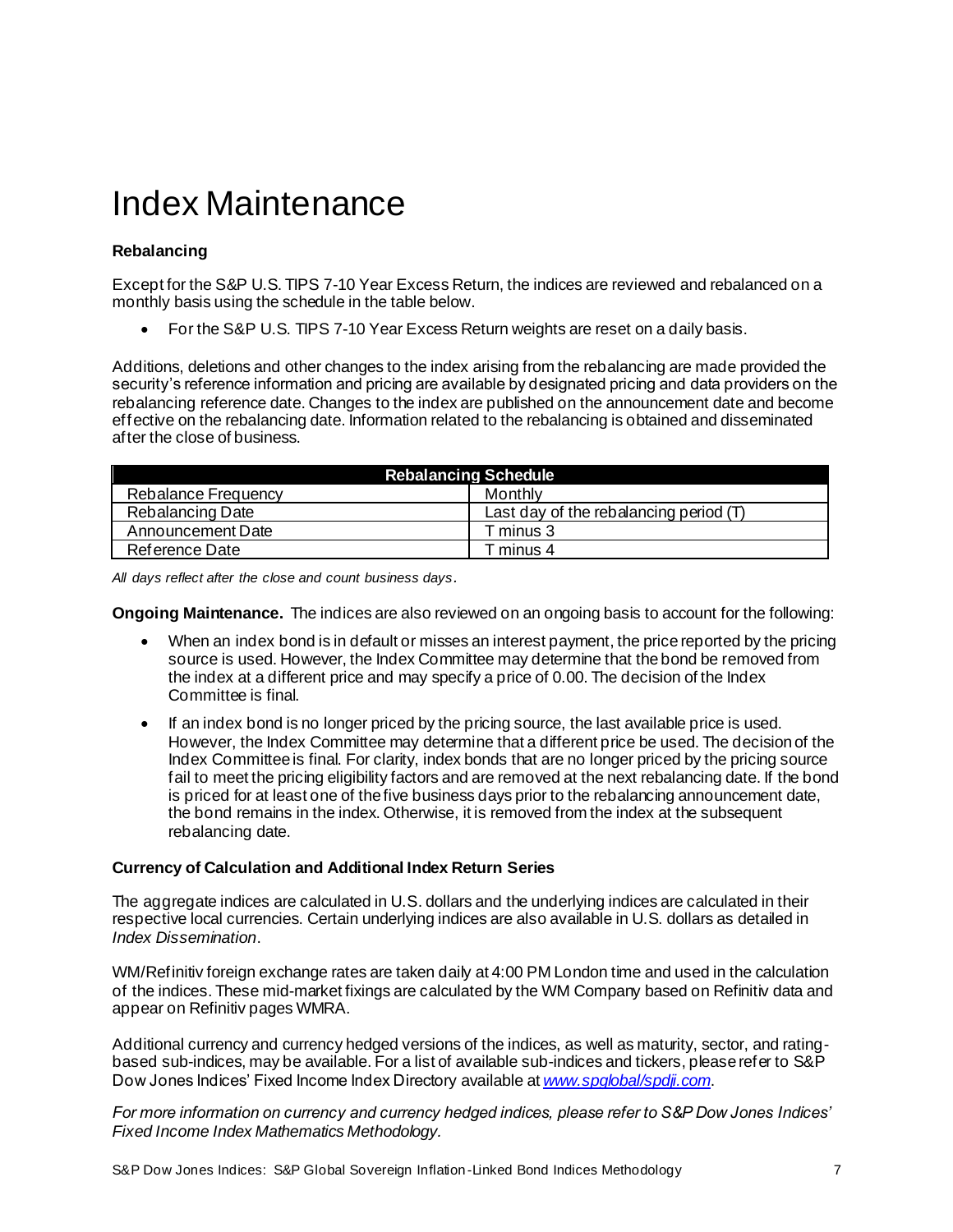### <span id="page-8-0"></span>**Base Dates and History Availability**

Index history availability, base dates and base values are shown in the table below.

| <b>Index</b>                                                   | Launch<br><b>Date</b> | <b>First Value</b><br><b>Date</b> | <b>Base Date</b> | <b>Base</b><br>Value |
|----------------------------------------------------------------|-----------------------|-----------------------------------|------------------|----------------------|
| S&P Global Developed Sovereign Inflation-Linked Bond Index     | 08/01/2014            | 01/30/1998                        | 01/30/1998       | 100                  |
| S&P Canada Sovereign Inflation-Linked Bond Index               | 08/01/2014            | 01/30/1998                        | 01/30/1998       | 100                  |
| S&P Denmark Sovereign Inflation-Linked Bond Index              | 08/01/2014            | 05/31/2012                        | 05/31/2012       | 100                  |
| S&P Israel Sovereign Inflation-Linked Bond Index               | 08/01/2014            | 09/29/2006                        | 09/29/2006       | 100                  |
| S&P Japan Sovereign Inflation-Linked Bond Index                | 08/01/2014            | 03/31/2004                        | 03/31/2004       | 100                  |
| S&P New Zealand Sovereign Inflation-Linked Bond Index          | 10/08/2014            | 12/01/1998                        | 12/01/1998       | 100                  |
| S&P South Korea Sovereign Inflation-Linked Bond Index          | 08/01/2014            | 02/27/2009                        | 02/27/2009       | 100                  |
| S&P Sweden Sovereign Inflation-Linked Bond Index               | 08/01/2014            | 11/28/2003                        | 11/28/2003       | 100                  |
| S&P U.K. Inflation-Linked Gilt Index                           | 08/01/2014            | 01/30/1998                        | 01/30/1998       | 100                  |
| S&P U.S. TIPS Index                                            | 03/31/2011            | 12/31/2001                        | 12/31/2001       | 100                  |
| S&P U.S. TIPS 7-10 Year Excess Return Index                    | 10/08/2020            | 02/28/1997                        | 02/28/1997       | 100                  |
| S&P Eurozone Sovereign Inflation-Linked Bond Index             | 08/01/2014            | 10/30/1998                        | 10/30/1998       | 100                  |
| S&P France Sovereign Inflation-Linked Bond Index               | 08/01/2014            | 10/30/1998                        | 10/30/1998       | 100                  |
| S&P Germany Sovereign Inflation-Linked Bond Index              | 08/01/2014            | 03/31/2006                        | 03/31/2006       | 100                  |
| S&P Italy Sovereign Inflation-Linked Bond Index                | 08/01/2014            | 02/28/2005                        | 02/28/2005       | 100                  |
| S&P Spain Sovereign Inflation-Linked Bond Index                | 08/01/2014            | 05/30/2014                        | 05/30/2014       | 100                  |
| S&P Global Emerging Sovereign Inflation-Linked Bond Index      | 03/18/2015            | 11/01/2001                        | 11/01/2001       | 100                  |
| S&P India Sovereign Inflation-Linked Bond Index                | 03/18/2015            | 06/28/2013                        | 06/28/2013       | 100                  |
| S&P Poland Sovereign Inflation-Linked Bond Index               | 08/20/2014            | 05/31/2010                        | 05/31/2010       | 100                  |
| S&P South Africa Sovereign Inflation-Linked Bond Index         | 08/20/2014            | 11/01/2001                        | 11/01/2001       | 109                  |
| S&P South Africa Sovereign Inflation-Linked 1+ Year Bond Index | 08/23/2016            | 11/01/2001                        | 11/01/2001       | 109                  |
| S&P Thailand Sovereign Inflation-Linked Bond Index             | 03/18/2015            | 07/29/2011                        | 07/29/2011       | 100                  |
| S&P Turkey Sovereign Inflation-Linked Bond Index               | 08/20/2014            | 02/28/2007                        | 02/28/2007       | 100                  |
| S&P Pacific Alliance Sovereign Inflation-Linked Bond Index     | 03/18/2015            | 02/27/2004                        | 02/27/2004       | 100                  |
| S&P Andean Sovereign Inflation-Linked BondIndex                | 03/18/2015            | 02/27/2004                        | 02/27/2004       | 100                  |
| S&P Chile Sovereign Inflation-Linked Bond Index                | 03/18/2015            | 11/30/2006                        | 11/30/2006       | 100                  |
| S&P Colombia Sovereign Inflation-Linked Bond Index             | 03/18/2015            | 02/27/2004                        | 02/27/2004       | 100                  |
| S&P/BVL Peru Sovereign Inflation-Linked Bond Index             | 03/18/2015            | 05/30/2008                        | 05/30/2008       | 100                  |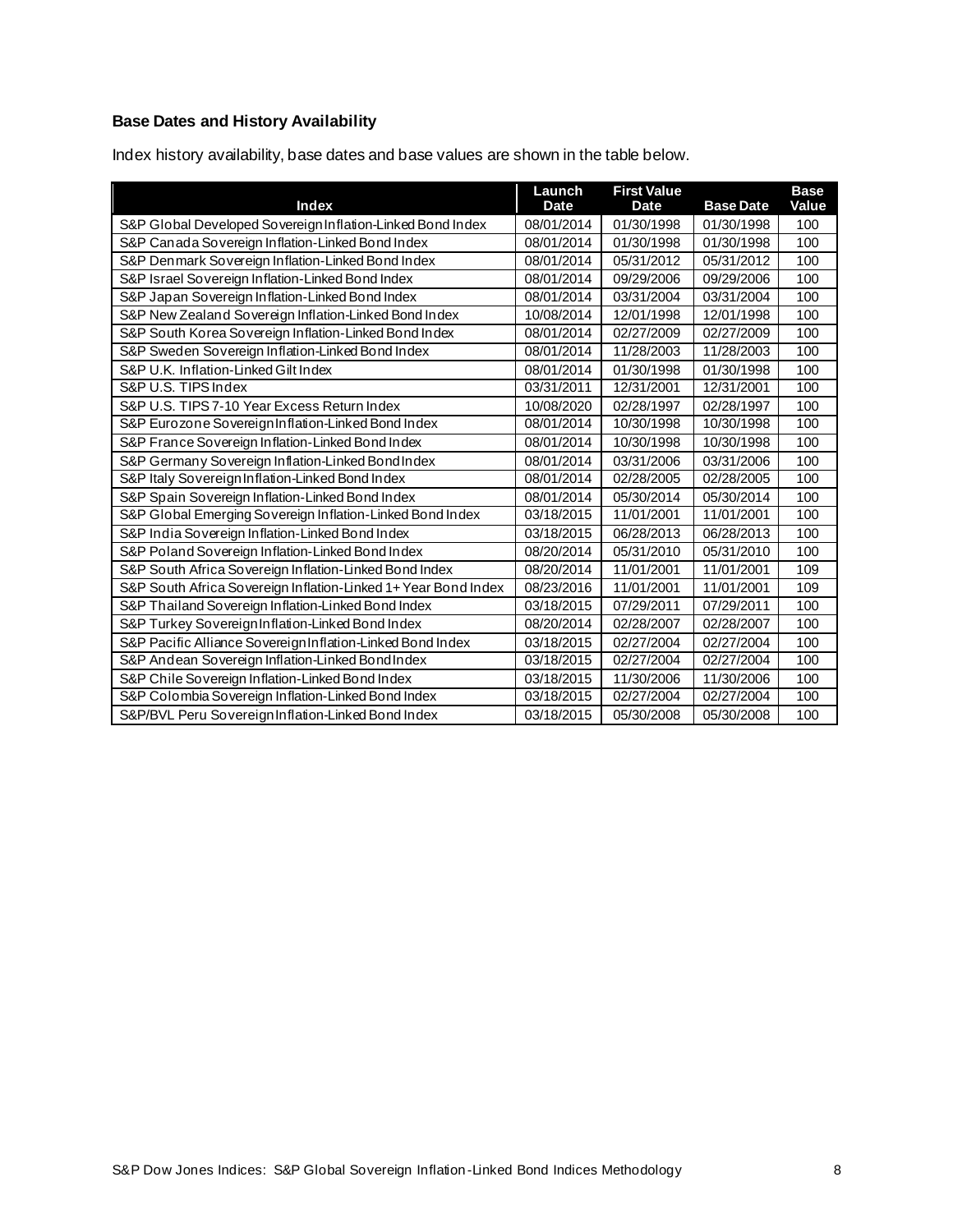### <span id="page-9-0"></span>Index Governance

#### <span id="page-9-1"></span>**Index Committee**

An Index Committee maintains the indices. All committee members are full-time professionals at S&P Dow Jones Indices. Meetings are held regularly.

The Index Committee oversees the management of the indices, including determinations of intrarebalancing changes, maintenance and inclusion policies, and other matters affecting the maintenance and calculation of the indices.

In fulfilling its responsibilities, the Index Committee has full and complete discretion to (i) amend, apply, or exempt the application of index rules and policies as circumstances may require and (ii) add, remove, or by-pass any bond in determining the composition of an index.

The Index Committee may rely on any information or documentation submitted to it or gathered by it that the Index Committee believes to be accurate. The Index Committee reserves the right to reinterpret publicly available information and to make changes to the indices based on a new interpretation of that information at its sole discretion. All Index Committee discussions are confidential.

The Index Committee is separate from and independent of other analytical groups at S&P Global. In particular, the Index Committee has no access to or influence on decisions by S&P Global Ratings analysts.

S&P Dow Jones Indices' Index Committees reserve the right to make exceptions when applying the methodology if the need arises. In any scenario where the treatment differs from the general rules stated in this document or supplemental documents, clients will receive sufficient notice, whenever possible.

In addition to the daily governance of indices and maintenance of index methodologies, at least once within any 12-month period, the Index Committee reviews the methodology to ensure the indices continue to achieve the stated objectives, and that the data and methodology remain effective. In certain instances, S&P Dow Jones Indices may publish a consultation inviting comments from external parties.

*For information on Quality Assurance and Internal Reviews of Methodology, please refer to S&P Dow Jones Indices' Fixed Income Policies & Practices Methodology*.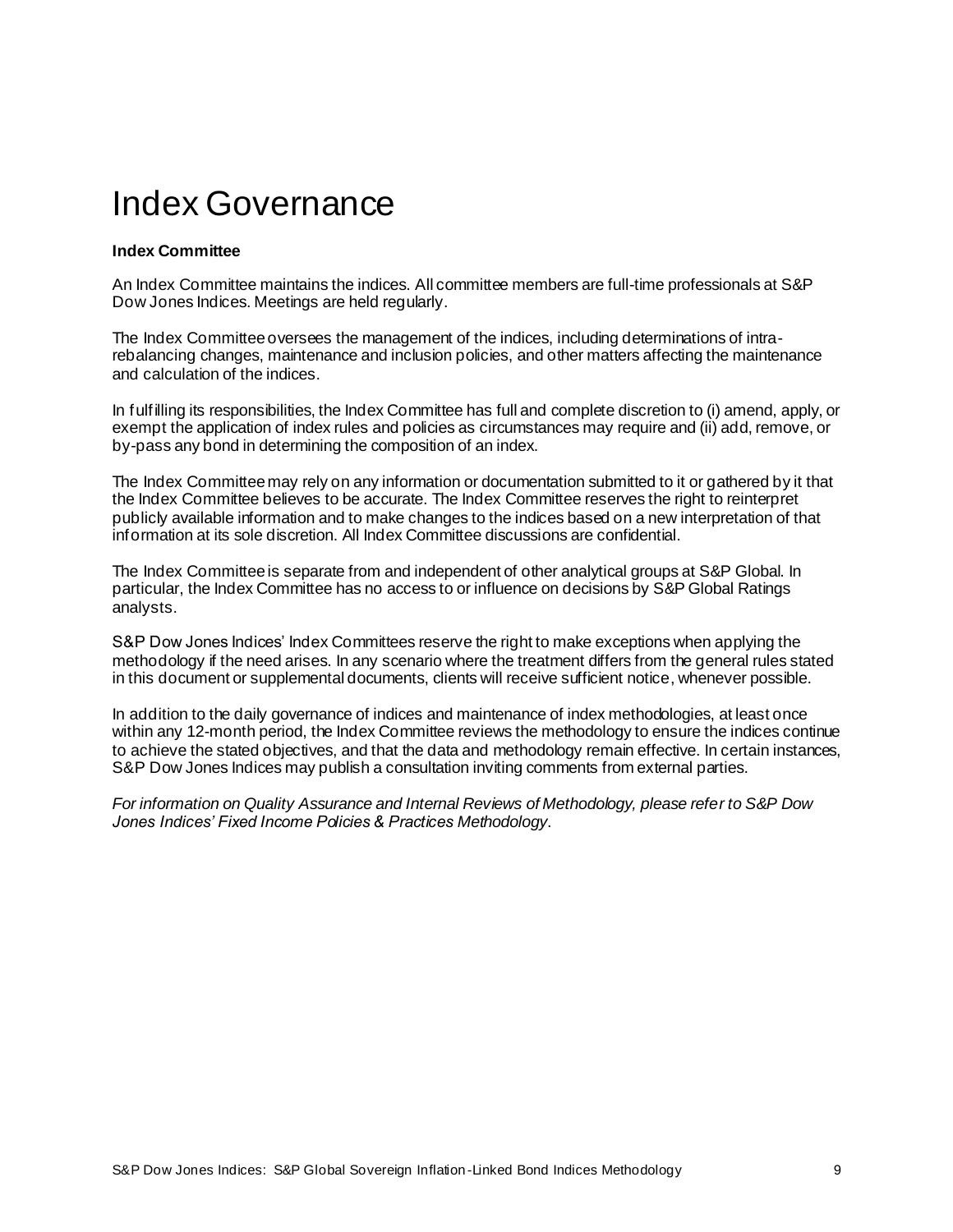### <span id="page-10-0"></span>Index Policy

#### <span id="page-10-1"></span>**Announcements**

Announcements of any relevant information pertaining to the indices are made after market close. Press releases are posted on the S&P Dow Jones Indices Web site at *[www.spglobal/spdji.com](http://www.spdji.com/).*

#### <span id="page-10-2"></span>**Holiday Schedule**

The indices are calculated on all business days of the year (Monday through Friday) except New Year's Day (January 1<sup>st</sup>).

*For regional and sub-index holiday schedules, a complete holiday schedule for the year is available on S&P Dow Jones Indices' Web site a[t www.spglobal/spdji.com](http://www.spdji.com/).*

#### <span id="page-10-3"></span>**Rebalancing**

The Index Committee may change the date of a given rebalancing for reasons including market holidays occurring on or around the scheduled rebalancing date. Any such change will be announced with proper advance notice where possible.

#### <span id="page-10-4"></span>**Recalculation Policy**

For information on the recalculation policy please refer to S&P Dow Jones Indices' Fixed Income Policies & Practices Methodology.

*For information on Calculations and Pricing Disruptions, Expert Judgment and Data Hierarchy, please refer to S&P Dow Jones Indices' Fixed Income Policies & Practices Methodology*.

#### <span id="page-10-5"></span>**Contact Information**

For questions regarding an index, please contact[: index\\_services@spglobal.com](mailto:index_services@spglobal.com).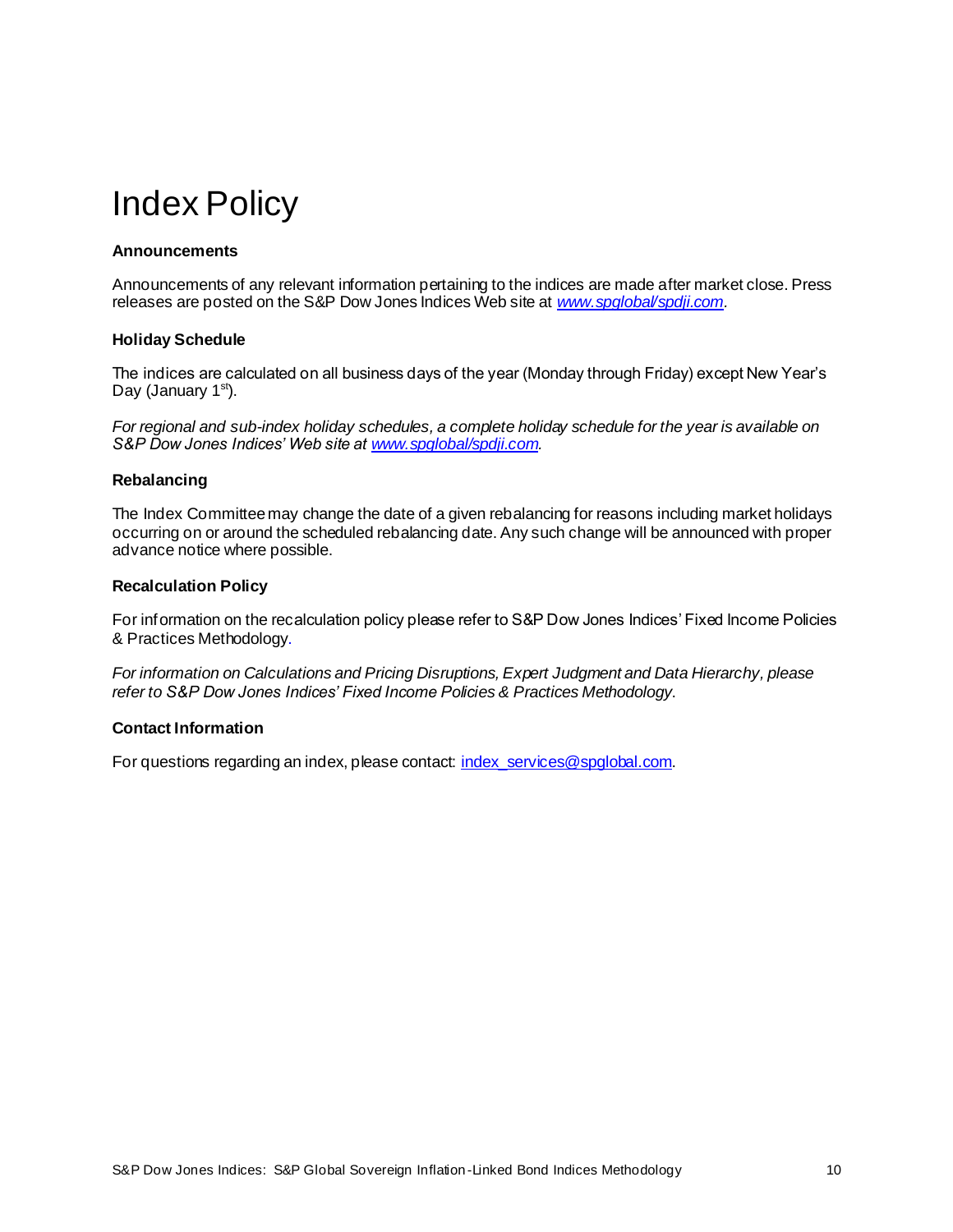### <span id="page-11-0"></span>Index Dissemination

Index levels are available through S&P Dow Jones Indices' website at *[www.spglobal/spdji.com](http://www.spdji.com/)*, major quote vendors (see codes below), numerous investment-oriented websites, and various print and electronic media.

### <span id="page-11-1"></span>**Tickers**

The table below lists headline indices covered by this document. All versions of the below indices that may exist are also covered by this document. Please refer to the *[S&P DJI Methodology & Regulatory](https://www.spglobal.com/spdji/en/governance/methodology-and-regulatory-status/)  [Status Database](https://www.spglobal.com/spdji/en/governance/methodology-and-regulatory-status/)* for a complete list of indices covered by this document.

| <b>Total Return Index (Currency)</b>                                           | <b>Ticker</b>    |
|--------------------------------------------------------------------------------|------------------|
| S&P Global Developed Sovereign Inflation-Linked Bond Index (DCR <sup>2</sup> ) | <b>SPFIRLIT</b>  |
| S&P Global Developed Sovereign Inflation-Linked Bond Index (USD)               | <b>SPFILIUT</b>  |
| S&P Canada Sovereign Inflation-Linked Bond Index (CAD)                         | <b>SPFICAIT</b>  |
| S&P Denmark Sovereign Inflation-Linked Bond Index (DKK)                        | <b>SPFIDKIT</b>  |
| S&P Israel Sovereign Inflation-Linked Bond Index (ILS)                         | <b>SPFIILIT</b>  |
| S&P Japan Sovereign Inflation-Linked Bond Index (JPY)                          | <b>SPFIJPIT</b>  |
| S&P New Zealand Sovereign Inflation-Linked Bond Index (NZD)                    | SPFINZIT         |
| S&P South Korea Sovereign Inflation-Linked Bond Index (KRW)                    | <b>SPFIIKRT</b>  |
| S&P Sweden Sovereign Inflation-Linked Bond Index (SEK)                         | <b>SPFISEIT</b>  |
| S&P U.K. Inflation-Linked Gilt Index (GBP)                                     | <b>SPFIGBIT</b>  |
| S&P U.S. TIPS Index (USD)                                                      | <b>SPBDUSPT</b>  |
| S&P U.S. TIPS 7-10 Year Excess Return Index                                    | <b>SPUP0ERT</b>  |
| S&P Eurozone Sovereign Inflation-Linked Bond Index (EUR)                       | SPFID4IT         |
| S&P Eurozone Sovereign Inflation-Linked Bond Index (USD)                       | <b>SPFIDIUT</b>  |
| S&P France Sovereign Inflation-Linked Bond Index (EUR)                         | <b>SPFIFRIT</b>  |
| S&P Germany Sovereign Inflation-Linked Bond Index (EUR)                        | <b>SPFIDEIT</b>  |
| S&P Italy Sovereign Inflation-Linked Bond Index (EUR)                          | <b>SPFIITIT</b>  |
| S&P Spain Sovereign Inflation-Linked Bond Index (EUR)                          | <b>SPFIIEST</b>  |
| S&P Global Emerging Sovereign Inflation-Linked Bond Index (DCR <sup>2</sup> )  | <b>SPFIEMIT</b>  |
| S&P Global Emerging Sovereign Inflation-Linked Bond Index (USD)                | <b>SPFIEIUT</b>  |
| S&P India Sovereign Inflation-Linked Bond Index (INR)                          | SPFIINIT         |
| S&P Poland Sovereign Inflation-Linked Bond Index (PLN)                         | <b>SPFIPLIT</b>  |
| S&P South Africa Sovereign Inflation-Linked Bond Index (ZAR)                   | SPFIIZAT         |
| S&P South Africa Sovereign Inflation-Linked 1+ Year Bond Index                 | SPFIZA1          |
| S&P Thailand Sovereign Inflation-Linked Bond Index (THB)                       | <b>SPFITHIT</b>  |
| S&P Turkey Sovereign Inflation-Linked Bond Index (TRY)                         | <b>SPFITRIT</b>  |
| S&P Pacific Alliance Sovereign Inflation-Linked Bond Index (DCR <sup>2</sup> ) | <b>SPFIMLPAT</b> |
| S&P Pacific Alliance Sovereign Inflation-Linked Bond Index (USD)               | <b>SPFIMPUT</b>  |
| S&P Andean Sovereign Inflation-Linked Bond Index (DCR <sup>2</sup> )           | <b>SPFIMILAT</b> |
| S&P Andean Sovereign Inflation-Linked Bond Index (USD)                         | <b>SPFIMLUT</b>  |
| S&P Chile Sovereign Inflation-Linked Bond Index (CLP)                          | SPFICLIT         |
| S&P Colombia Sovereign Inflation-Linked Bond Index (COP)                       | SPFICOIT         |
| S&P/BVL Peru Sovereign Inflation-Linked Bond Index (PEN)                       | <b>SPFIPEITT</b> |

<sup>2</sup> Domestic Currency Return.

S&P Dow Jones Indices: S&P Global Sovereign Inflation-Linked Bond Indices Methodology 11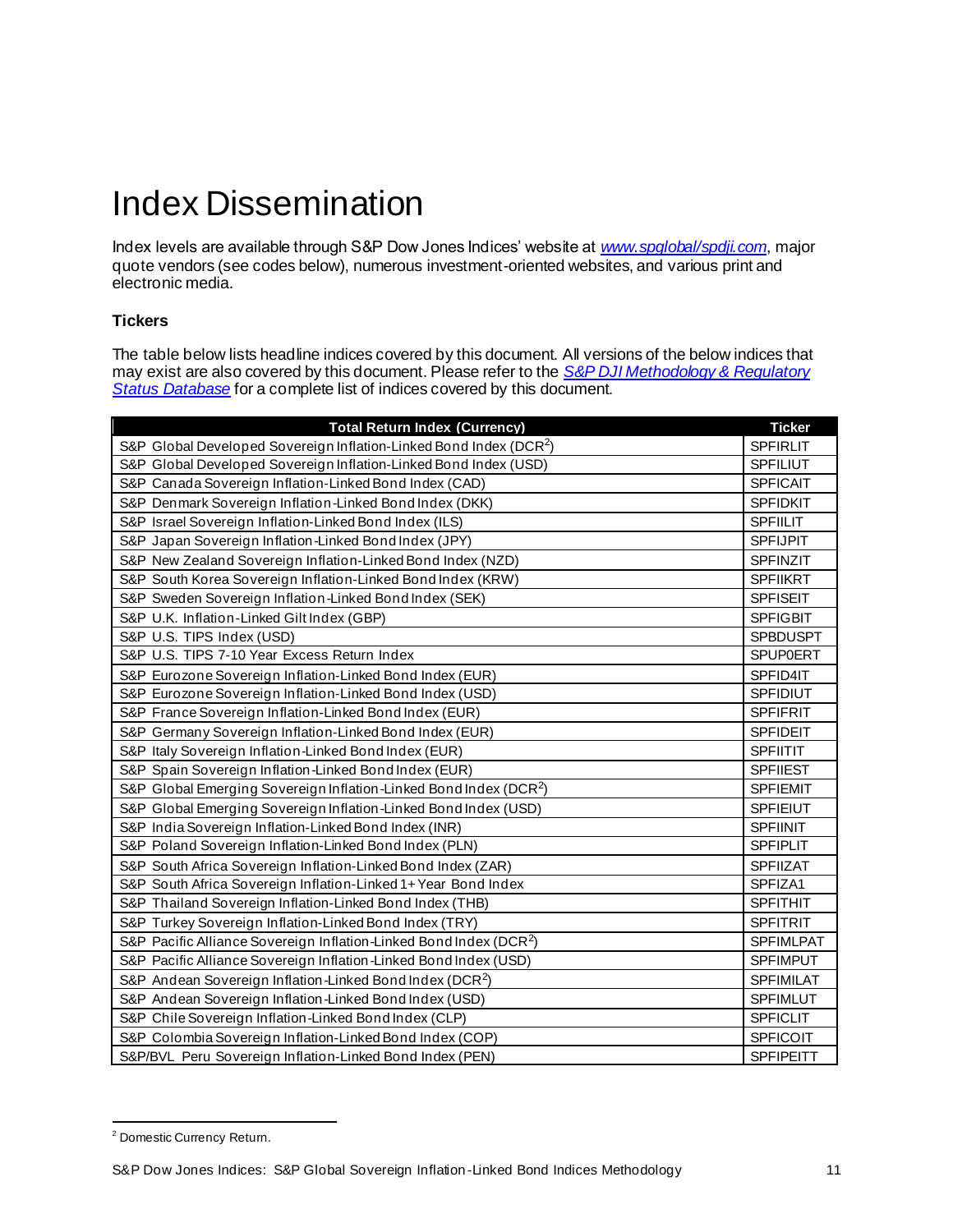### <span id="page-12-0"></span>**Index Data**

Daily index level data is available via subscription.

<span id="page-12-1"></span>*For product information, please contact S&P Dow Jones Indices[, www.spglobal/spdji.com/contact-us](http://www.spdji.com/contact-us).*

### **Web site**

*For further information, please refer to S&P Dow Jones Indices' Web site a[t www.spglobal/spdji.com](http://www.spdji.com/).*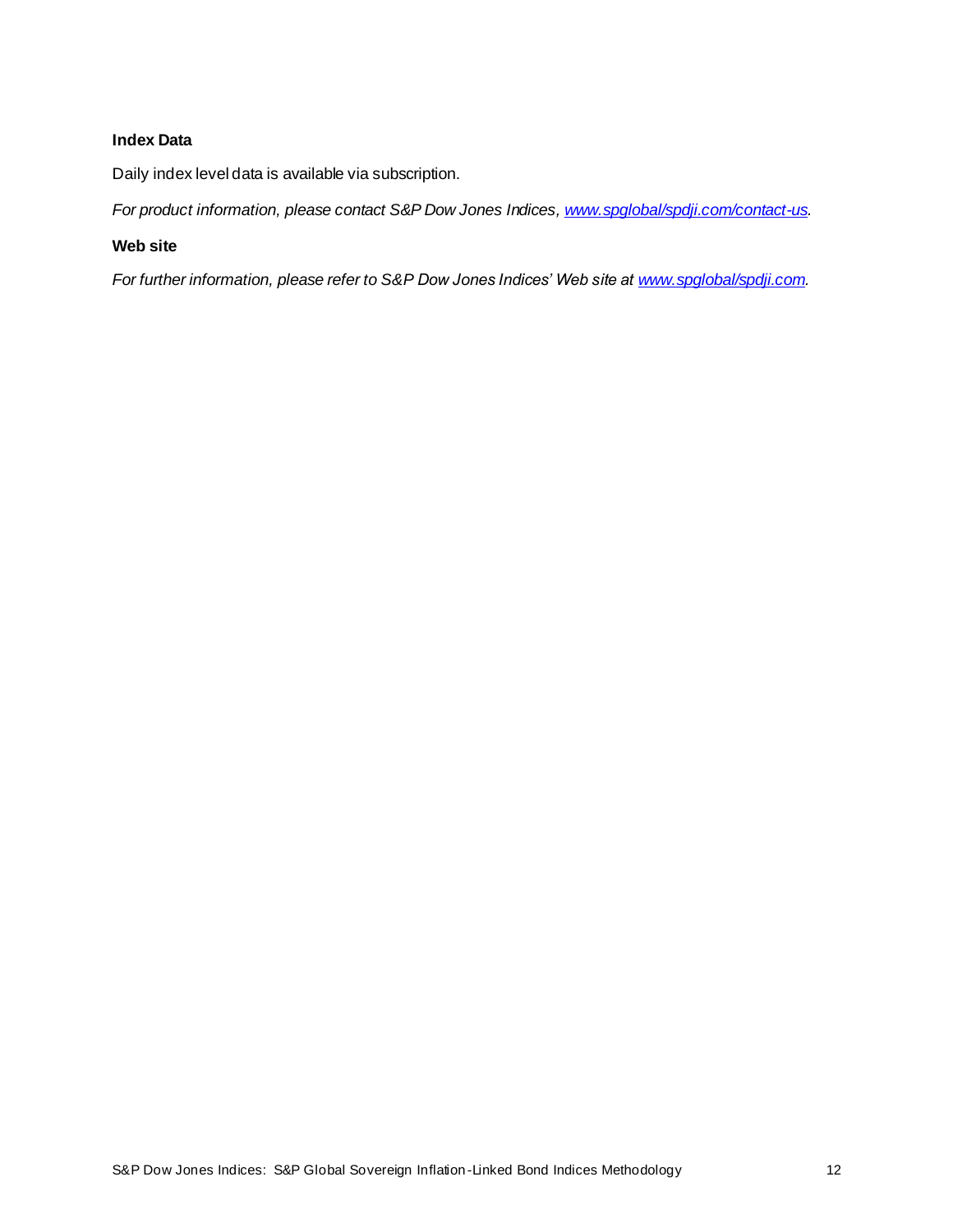### <span id="page-13-0"></span>Appendix II - Methodology Changes

Methodology changes since July 1, 2016, are as follows:

|                                                                                                                 | <b>Effective Date</b> | Methodology                                                                                                                                                |                                                                                                                                                                |
|-----------------------------------------------------------------------------------------------------------------|-----------------------|------------------------------------------------------------------------------------------------------------------------------------------------------------|----------------------------------------------------------------------------------------------------------------------------------------------------------------|
| Change                                                                                                          | (After Close)         | <b>Previous</b>                                                                                                                                            | <b>Updated</b>                                                                                                                                                 |
| Index Name:<br>S&P/BVL Peru<br>Sovereign Inflation-<br>Linked Bond Index<br>(PEN)                               | 10/07/2020            | The index name was S&P Peru<br>Sovereign Inflation-Linked Bond Index<br>$(PEN)$ .                                                                          | The index name is S&P/BVL Peru<br>Sovereign Inflation-Linked Bond Index<br>$(PEN)$ .                                                                           |
| Index Name:<br>S&P U.S. TIPS Index                                                                              | 10/07/2020            | The index name was<br>S&P US Treasury TIPS Index.                                                                                                          | The index name is<br>S&P U.S. TIPS Index.                                                                                                                      |
| Index Name:<br>S&P U.K. Gilt<br>Inflation-Linked Bond<br>Index                                                  | 7/24/2020             | S&P U.K. Gilt Inflation-Linked Bond Index                                                                                                                  | S&P U.K. Inflation-Linked Gilt Index                                                                                                                           |
| Minimum Par Amount<br>Outstanding:<br>S&P Peru Sovereign<br>Inflation-Linked Bond<br>Index                      | 12/31/2019            | A minimum paramount outstanding of<br>PEN 500 million, on the rebalancing<br>reference date, is required for index<br>eligibility.                         | A minimum paramount outstanding of<br>PEN 100 million, on the rebalancing<br>reference date, is required for index<br>eligibility.                             |
| Exclusion of<br>Government Holdings<br>from Par Amount<br>Outstanding for Index<br><b>Eligibility Purposes:</b> | 06/29/2018            | Government holdings are included in<br>determining par amount outstanding for<br>index eligibility purposes.                                               | Government holdings are excluded in<br>determining par amount outstanding<br>for index eligibility purposes, where<br>applicable.                              |
| <b>Stripped Amount:</b><br>S&P U.S. TIPS Index                                                                  | 06/30/2016            | The par amounts of securities are<br>further adjusted to reflect the amount of<br>"stripped" securities of a given issue<br>during the rebalancing period. | The par amounts of securities are not<br>further adjusted to reflect the amount<br>of "stripped" securities of a given issue<br>during the rebalancing period. |
| Pricing Source:<br>S&P U.S. TIPS Index                                                                          | 6/30/2016             | S&P Securities Evaluations (SPSE) <sup>3</sup>                                                                                                             | <b>Thomson Reuters</b>                                                                                                                                         |

<sup>&</sup>lt;sup>3</sup> SPSE was the pricing source from May 1, 2012, to June 30, 2016. BG Cantor Market Data was the pricing source prior to this.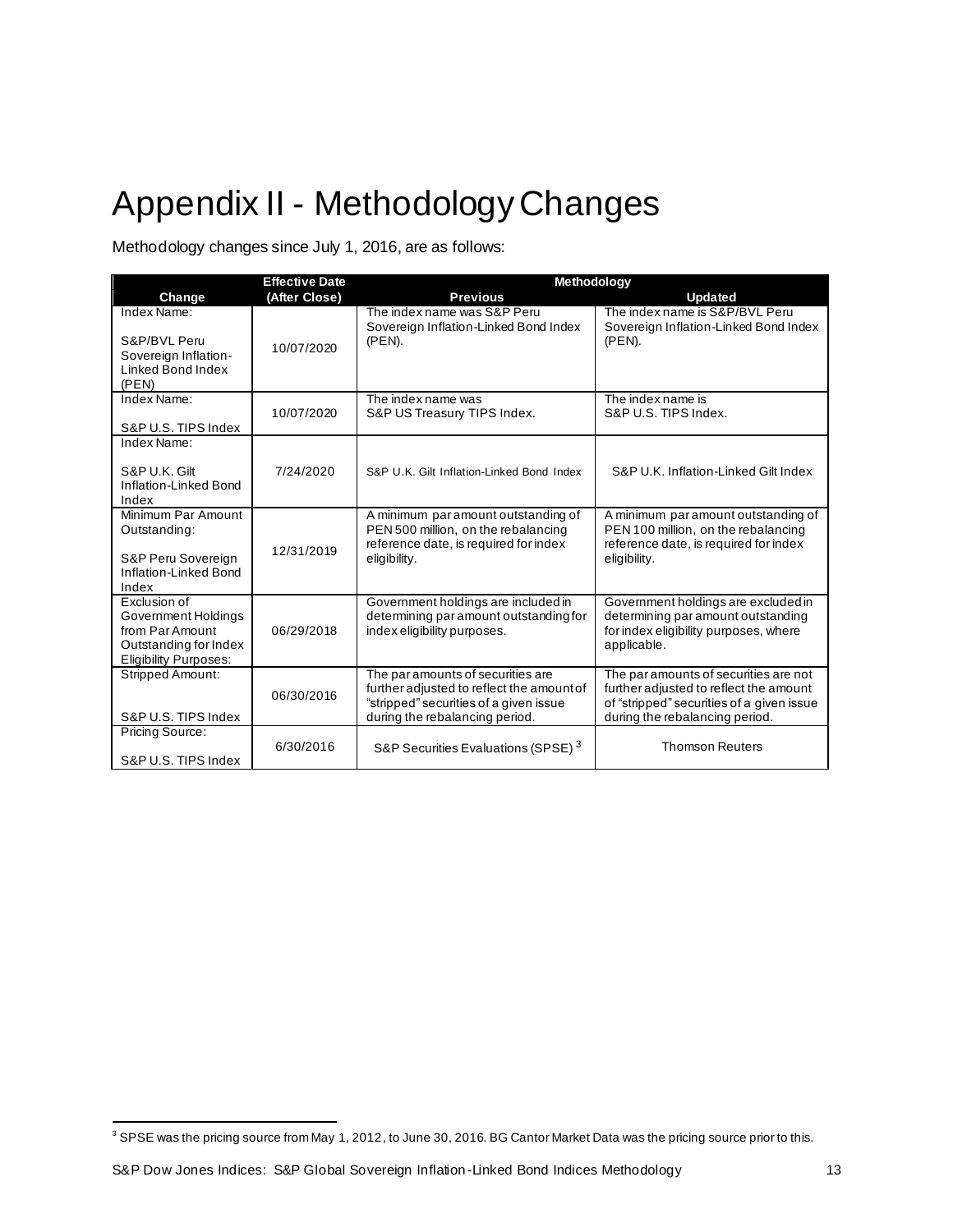### <span id="page-14-0"></span>Disclaimer

© 2022 S&P Dow Jones Indices. All rights reserved. S&P, S&P 500, S&P 500 LOW VOLATILITY INDEX, S&P 100, S&P COMPOSITE 1500, S&P 400, S&P MIDCAP 400, S&P 600, S&P SMALLCAP 600, S&P GIVI, GLOBAL TITANS, DIVIDEND ARISTOCRATS, S&P TARGET DATE INDICES, S&P PRISM, S&P STRIDE, GICS, SPIVA, SPDR and INDEXOLOGY are registered trademarks of S&P Global, Inc. ("S&P Global") or its affiliates. DOW JONES, DJ, DJIA, THE DOW and DOW JONES INDUSTRIAL AVERAGE are registered trademarks of Dow Jones Trademark Holdings LLC ("Dow Jones"). These trademarks together with others have been licensed to S&P Dow Jones Indices LLC. Redistribution or reproduction in whole or in part are prohibited without written permission of S&P Dow Jones Indices LLC. This document does not constitute an offer of services in jurisdictions where S&P Dow Jones Indices LLC, S&P Global, Dow Jones or their respective affiliates (collectively "S&P Dow Jones Indices") do not have the necessary licenses. Except for certain custom index calculation services, all information provided by S&P Dow Jones Indices is impersonal and not tailored to the needs of any person, entity, or group of persons. S&P Dow Jones Indices receives compensation in connection with licensing its indices to third parties and providing custom calculation services. Past performance of an index is not an indication or guarantee of future results.

It is not possible to invest directly in an index. Exposure to an asset class represented by an index may be available through investable instruments based on that index. S&P Dow Jones Indices does not sponsor, endorse, sell, promote or manage any investment fund or other investment vehicle that is offered by third parties and that seeks to provide an investment return based on the performance of any index. S&P Dow Jones Indices makes no assurance that investment products based on the index will accurately track index performance or provide positive investment returns. S&P Dow Jones Indices LLC is not an investment advisor, and S&P Dow Jones Indices makes no representation regarding the advisability of investing in any such investment fund or other investment vehicle. A decision to invest in any such investment fund or other investment vehicle should not be made in reliance on any of the statements set forth in this document. Prospective investors are advised to make an investment in any such fund or other vehicle only after carefully considering the risks associated with investing in such funds, as detailed in an offering memorandum or similar document that is prepared by or on behalf of the issuer of the investment fund or other investment product or vehicle. S&P Dow Jones Indices LLC is not a tax advisor. A tax advisor should be consulted to evaluate the impact of any tax-exempt securities on portfolios and the tax consequences of making any particular investment decision. Inclusion of a security within an index is not a recommendation by S&P Dow Jones Indices to buy, sell, or hold such security, nor is it considered to be investment advice.

These materials have been prepared solely for informational purposes based upon information generally available to the public and from sources believed to be reliable. No content contained in these materials (including index data, ratings, credit-related analyses and data, research, valuations, model, software or other application or output therefrom) or any part thereof ("Content") may be modified, reverseengineered, reproduced or distributed in any form or by any means, or stored in a database or retrieval system, without the prior written permission of S&P Dow Jones Indices. The Content shall not be used for any unlawful or unauthorized purposes. S&P Dow Jones Indices and its third-party data providers and licensors (collectively "S&P Dow Jones Indices Parties") do not guarantee the accuracy, completeness, timeliness or availability of the Content. S&P Dow Jones Indices Parties are not responsible for any errors or omissions, regardless of the cause, for the results obtained from the use of the Content. THE CONTENT IS PROVIDED ON AN "AS IS" BASIS. S&P DOW JONES INDICES PARTIES DISCLAIM ANY AND ALL EXPRESS OR IMPLIED WARRANTIES, INCLUDING, BUT NOT LIMITED TO, ANY WARRANTIES OF MERCHANTABILITY OR FITNESS FOR A PARTICULAR PURPOSE OR USE, FREEDOM FROM BUGS, SOFTWARE ERRORS OR DEFECTS, THAT THE CONTENT'S FUNCTIONING WILL BE UNINTERRUPTED OR THAT THE CONTENT WILL OPERATE WITH ANY SOFTWARE OR HARDWARE CONFIGURATION. In no event shall S&P Dow Jones Indices Parties be